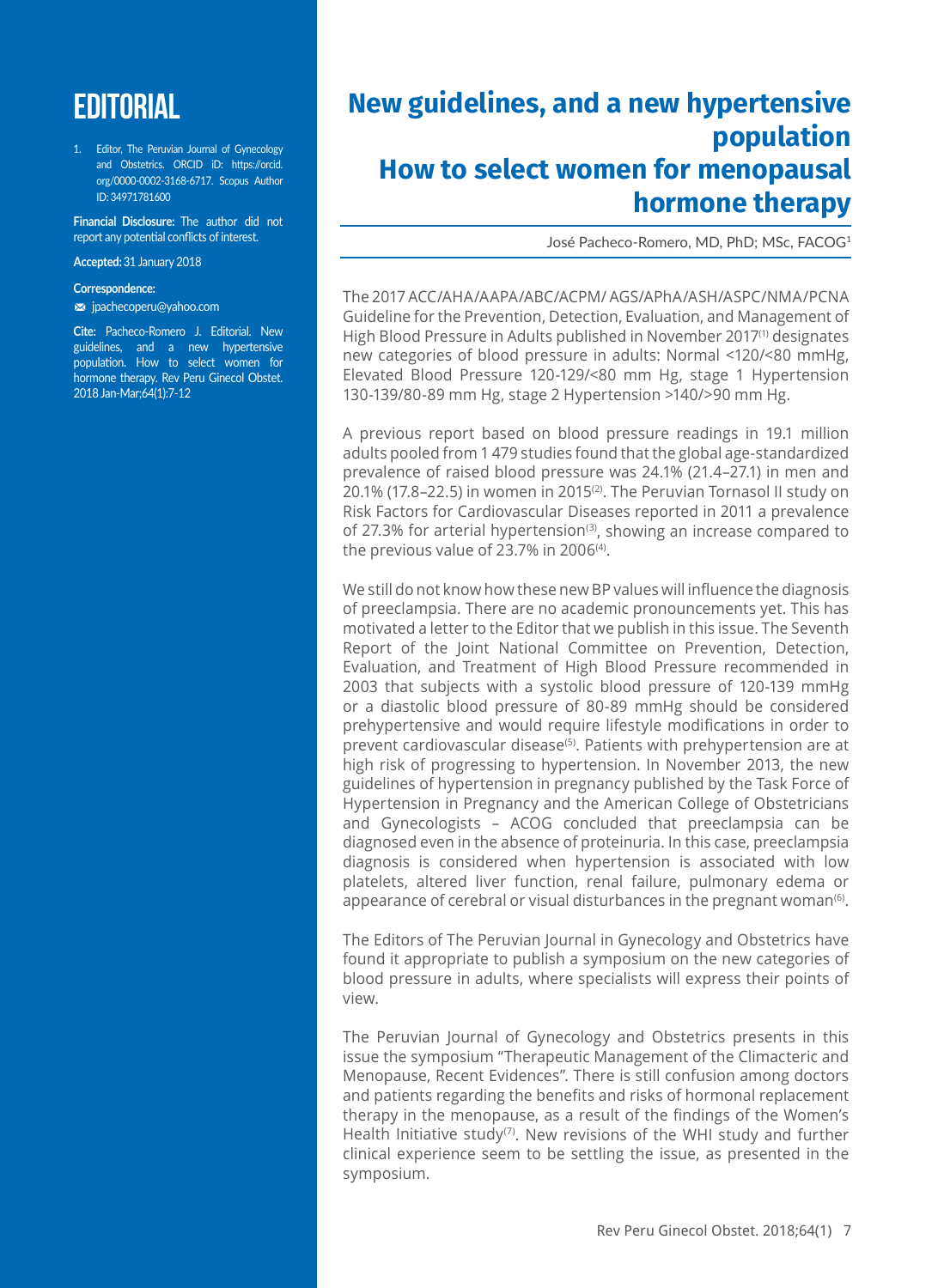The North American Menopause Society 2017 Position Statement presents hormone therapy (HT) as the most effective treatment for vasomotor symptoms (VMS) and the genitourinary syndrome of menopause (GSM). HT has also been shown to prevent bone loss and fracture(8). Treatment should be individualized to identify the most appropriate HT type, dose, formulation, route of administration, and treatment time, using the best available evidence to maximize benefits and minimize risks, with periodic reevaluation of the benefits and risks of continuing or discontinuing HT.

In Latin America, menopause has been found to occur at age  $49.4 + 5.5^{(9)}$ , about one year later than in Peruvian women<sup>(10)</sup>. In both studies, high altitude would reduce the age of menopause. In a study of immigrants in Madrid, the median estimated age at natural menopause was 52.0 years (51.2–53.0) for Spanish women and 50.5 years (49.9–51.2) for immigrant Latin-American women<sup>(11)</sup>. In the Tracking cohort of the Canadian Longitudinal Study of Aging, which included 7 719 women aged 40 or more, the median age at natural menopause (ANM) was 51 years. Having no partner, having a low household income and low education levels, being a current and former smoker, and having cardiovascular disease were all associated with an earlier ANM. Meanwhile, current employment, alcohol consumption, and obesity were associated with a later ANM(12). This means other factors aside from age, genetics and hormones are associated with early or late menopause.

A bidirectional association between vasomotor symptoms and depressive symptoms has been reported in sixteen articles involving a total of 10 008 participants, obtained from a search in multiple databases from 1961 until July 31, 2016, and a manual search of reference lists of identified articles<sup>(13)</sup>. In a sample of Spanish elderly people, the prevalence of depressive symptoms was 19.7%(14). In European populations, the prevalence of depressive disorder in people older than 65 years was 12.3%, ranging from 8.8% in Iceland to 23.6% in Munich, based on multicenter studies (9 health centers) that used the Geriatric Mental Scale (GMS) AGECAT<sup>(15)</sup>. In Japan, 13% of subjects aged 65 years or more fulfilled the criteria for depression symptoms<sup>(16)</sup>. In Lima, Peru, 62.1% of institutionalized older

adults showed depression symptoms<sup>(17)</sup>. In Callao, Peru, the prevalence of depression in older adults detected in a psychiatric clinic was 9.37% and increased to 43% in patients with diabetes mellitus<sup>(18)</sup>. The study in the Peruvian Andes found differences in the prevalence rates of depression in both quechua and not quechua population groups (17.6% vs. 15.6%)<sup>(19)</sup>. The North American Menopause Society considers that women who had a severe form of premenstrual syndrome in their youth may have more severe mood swings during perimenopause. Also, women with a history of clinical depression seem to be particularly vulnerable to recurrent clinical depression during menopause(20). Thus, it is important to check for depression symptoms in menopausal women presenting with neurovegetative symptoms, in order to refer them to the specialist before any menopausal treatment.

The WHI study focused on strategies to reduce heart disease, breast and colorectal cancer, and fractures in postmenopausal women $(7)$ . The beneficial role of estrogen in the vascular system may be due, in part, to a reduction in peripheral vascular resistance. In menopausal women with endothelial dysfunction, menopausal transition is associated with increased carotid arterial stiffness and epicardial fat thickness, independent of  $age^{(21)}$ . Therefore, arterial ageing is a prominent factor that reduces the vasodilating action of estrogenic compounds (22). But which comes first, the estrogenic deprivation or the arterial stiffness? Emerging research suggests the importance of arterial stiffness already in pediatric populations $(23)$ . This arterial stiffness is reportedly greater in children/adolescents with obesity compared with controls<sup>(24)</sup>. Epicardial fat thickness is linked to obesity, carotid subclinical atherosclerosis, and cardiac geometry parameters, and may be a useful tool for cardiovascular risk stratification in children and adolescents<sup>(25)</sup>. Consequently, atherosclerosis in women may start at an early age or early adulthood and not necessarily only in the adult and at menopause. This would be the case for women with obesity, history of intrauterine fetal growth, preterm birth, kidney disease, or born to mothers with preeclampsia. These confounders are not considered in the studies of menopause and decisions for estrogen therapy.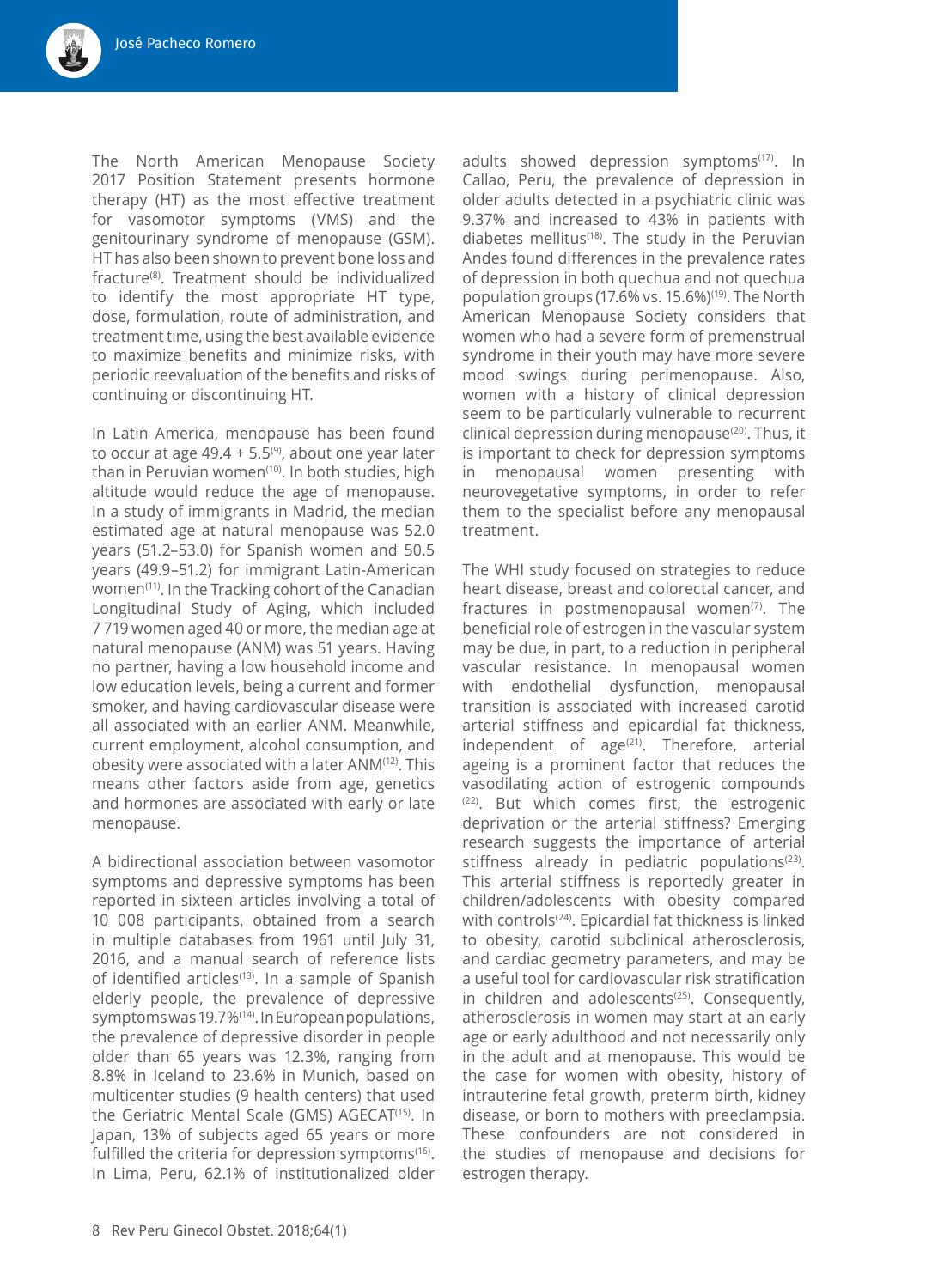

Regarding osteoporosis and exercise, individuals with greater cognitive ability in early life are more likely to engage in healthy behaviors (e.g., leisure time physical activity) in adulthood, which in turn are associated with greater bone mass density later in life<sup>(26)</sup>. Strategies like physical exercise, vitamin D, and calcium intake had limited effect when used as single interventions; furthermore, vitamin D and calcium may potentially cause an increase in cardiovascular events<sup>(27)</sup>.

With respect to the association of nutrition and longer life expectancy, improved diet quality was consistently associated with a decreased risk of death among 47 994 women in the Nurses' Health Study and 25 745 men in the Health Professionals Follow-up Study from 1998 through 2010<sup>(28)</sup>. Among 0.5 million Chinese women aged 30 to 79 years from 10 diverse regions across China, history of breastfeeding was associated with a 10% lower risk of cardiovascular disease in later life; this association was stronger among those with a longer duration of breastfeeding<sup>(29)</sup>. In another study of 1.93 million adults without cardiovascular disease at baseline, light to moderate alcohol use was associated with a reduced risk of death compared to no alcohol consumption at all. Heavy drinking may increase the risk of death<sup>(30)</sup>. Weight gain accompanied by an increased tendency for central fat distribution is common among women in midlife. Central obesity results in several adverse metabolic consequences, including dysglycemia, dyslipidemia, hypertension and cardiovascular disease, cancer, arthritis, mood disorders, and sexual dysfunction. Despite its favorable influence on body fat distribution, menopausal hormone therapy cannot be recommended as a treatment for central obesity in middle-aged women $(31)$ . In summary, healthy nutrition across the lifespan, exercise, avoidance of central obesity, breastfeeding, and moderate alcohol use seem to be associated with a longer life expectancy. Menopausal hormone therapy is not recommended as a treatment for central obesity.

Tibolone is considered an alternative to estrogens in hormone menopause therapy. A study of more than 900 000 Danish women aged 50 to 79, followed for 9.8 years on average, reported that 4 513 were diagnosed with ovarian cancer and 6 202 with endometrial cancer, in particular serous ovarian tumors and type 1

endometrial cancer. Because the associations are stronger with increasing durations of use, and for hormone-sensitive tumors, the results seem indicative of causality<sup>(32)</sup>. This finding should be considered when we choose to use tibolone for estrogen substitution.

To conclude, our suggestion is that before indicating HRT to a menopausal woman, we should determine her present and past physical and mental status, her medical history, and put in the balance what will be gained from estrogen administration. The NAMS recommendations must be taken into account. It is possible that this therapy will become more convenient when the pharmaceutical laboratories obtain an estrogenic product that more closely resembles natural human estrogen.

José C. Pacheco-Romero, MD, PhD, MSc, FACOG Editor

### **References**

- 1. Whelton PK, Carey RM, Aronow WS, Casey DE Jr, Collins KJ, Dennison Himmelfarb C, DePalma SM, Gidding S, Jamerson KA, Jones DW, MacLaughlin EJ, Muntner P, Ovbiagele B, Smith SC Jr, Spencer CC, Stafford RS, Taler SJ, Thomas RJ, Williams KA Sr, Williamson JD, Wright JT Jr. 2017 ACC/AHA/ AAPA/ABC/ACPM/AGS/APhA/ASH/ASPC/NMA/PCNA Guideline for the Prevention, Detection, Evaluation, and Management of High Blood Pressure in Adults: Executive Summary: A Report of the American College of Cardiology/American Heart Association Task Force on Clinical Practice Guidelines. Hypertension. 2017 Nov 13. pii: HYP.0000000000000066. doi: 10.1161/ HYP.0000000000000066. [Epub ahead of print].
- 2. NCD Risk Factor Collaboration (NCD-RisC). Worldwide trends in blood pressure from 1975 to 2015: a pooled analysis of 1479 population-based measurement studies with 19·1 million participants. Lancet. 2017 Jan 7;389(10064):37-55. doi: 10.1016/S0140- 6736(16)31919-5.
- 3. Segura Vega L, Agusti R, Ruiz Mori E, e investigadores de TORNASOL II. La hipertensión arterial en el Perú según el estudio TORNASOL II. Rev Peru Cardiol. Enero-Abril 2011;37(1):19-27.
- 4. Segura L, Agusti R, Parodi J, e investigadores del estudio TORNASOL. Factores de riesgo de las enfermedades cardiovasculares en el Perú. Estudio TORNASOL. Rev Peru Cardiol. 2006;32(2):82-128.
- 5. Chobanian AV, Bakris GL, Black HR, Cushman WC, Green LA, Izzo JL Jr, Jones DW, Materson BJ, Oparil S, Wright JT Jr, Roccella EJ, and the National High Blood Pressure Education Program Coordinating Committee The Seventh Report of the Joint National Committee on Prevention, Detection, Evaluation, and Treatment of High Blood Pressure. The JNC 7 Report. JAMA. 2003 May 21;289(19):2560-72. DOI 10.1001/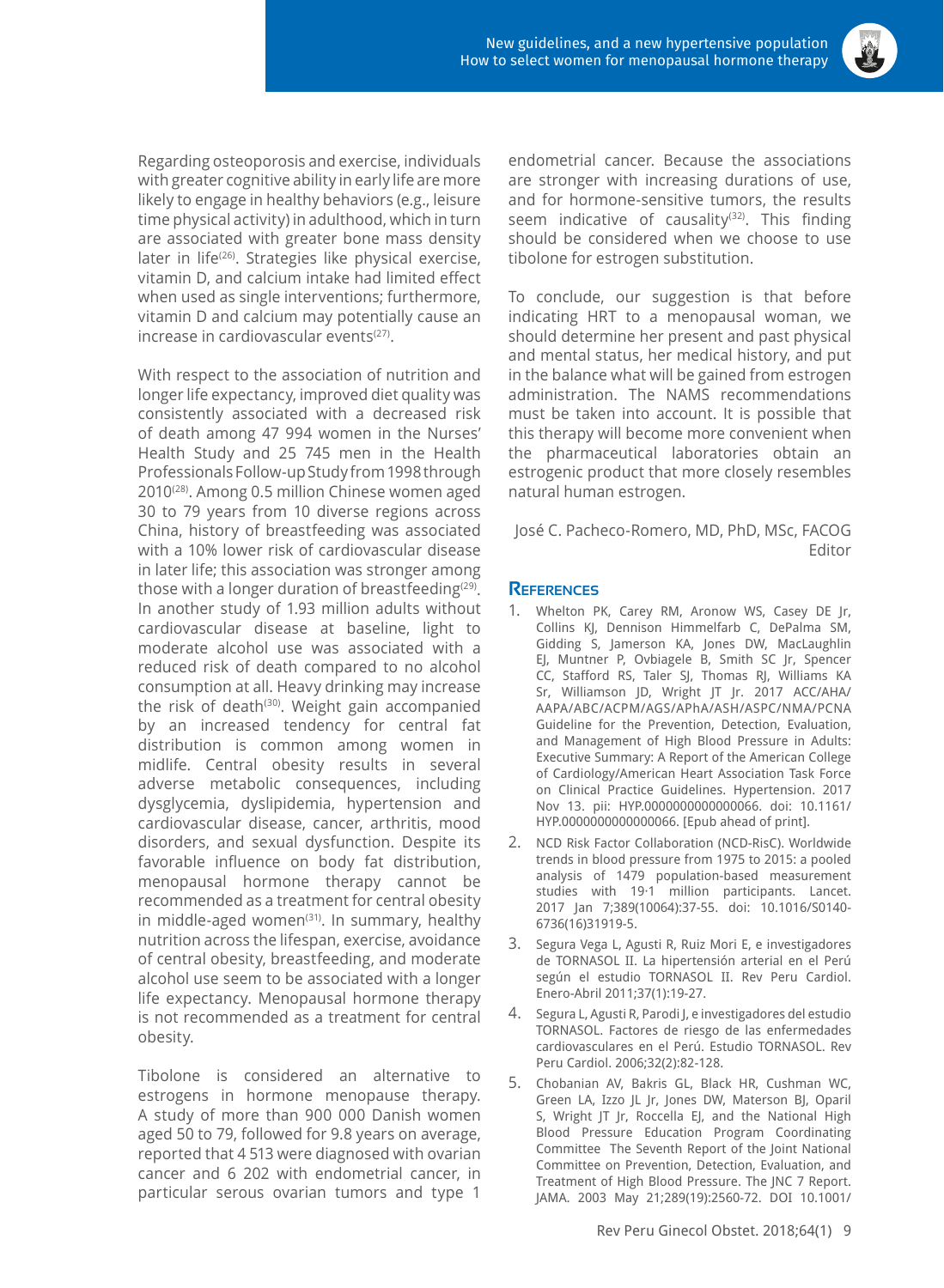

jama.289.19.2560.

- 6. American College of Obstetricians and Gynecologists. Task Force on Hypertension in Pregnancy. Hypertension in Pregnancy. Practice Guideline. WQ 244. Disponible en: https://www.acog.org/Clinical-Guidance-and-Publications/Task%20Force%20and%20Work%20 Group%20Reports/Hypertension%20in%20 Pregnancy.aspx.
- 7. Rossouw JE, Anderson GL, Prentice RL, LaCroix AZ, Kooperberg C, Stefanick ML, Jackson RD, Beresford SA, Howard BV, Johnson KC, Kotchen JM, Ockene J; Writing Group for the Women's Health Initiative Investigators. Risks and benefits of estrogen plus progestin in healthy postmenopausal women: principal results from the Women's Health Initiative randomized controlled trial. JAMA. 2002 Jul 17;288(3):321-33.
- 8. The NAMS 2017 Hormone Therapy Position Statement Advisory Panel. The 2017 hormone therapy position statement of The North American Menopause Society. Menopause. 2017 Jul;24(7):728-753. doi: 10.1097/ GME.0000000000000921.
- 9. Castelo-Branco C, Blümel JE, Chedraui P, Calle A, Bocanera R, Depiano E, Figueroa-Casas P, Gonzalez C. Age at menopause in Latin America. Menopause. 2006 Jul-Aug;13(4):706-12.
- 10. Pacheco Romero J. Climaterio y menopausia. Ginecol Obstet (Perú). 1994;40(1):6-23.
- 11. Pérez-Alcalá I, Leidy Sievert L, Makhlouf Obermeyer C. Cross cultural analysis of factors associate with age at natural menopause among latin-american immigrants to Madrid and their Sapnish neighbors. Am J Hum Biol. 2013;25:780–8. DOI: 10.1002/ajhb.22447.
- 12. Costanian C, McCague H, Tamim H. Age at natural menopause menopause and its associated factors in Canada: cross-sectional analyses from the Canadian Longitudinal Study on Aging. Menopause. 2017 Oct 2. doi: 10.1097/GME.0000000000000990. [Epub ahead of print].
- 13. Natari RB, Clavarino AM, McGuire TM, Dingle KD, Hollingworth SA. The bidirectional relationship between vasomotor symptoms and depression across the menopausal transition: a systematic review of longitudinal studies. Menopause. 2018 Jan;25(1):109- 120. doi: 10.1097/GME.0000000000000949.
- 14. Urbina Torija JR, Flores Mayor JM, García Salazar MP, Torres Buisán L, Torrubias Fernández RM. Síntomas depresivos en personas mayores: Prevalencia y factores asociados. Gac Sanit. 2007 Feb 2;21(1):37-42.
- 15. Felmet K, Zisook S, Kasckow J. Elderly patients with schizophrenia and depression: diagnosis and treatment. Clin Schizophr Relat Psychoses. 2011 Jan;4(4):239-50. doi: 10.3371/CSRP.4.4.4.
- 16. Shimada H, Park H, Makizako H, Doi T, Lee S, Suzuki T. Depressive symptoms and cognitive performance in older adults. J Psychiatr Res. 2014 Oct;57:149-56. doi: 10.1016/j.jpsychires.2014.06.004.
- 17. Monroe FJ, Tello-DelMar S, Torres-Bueno MF, Segura ER. Association between functional dependency and depressive symptoms in institutionalized elderly in a public gerontological-geriatric center in Lima-Peru. Tesis para optar el título de médico cirujano, Universidad Peruana de Ciencias Aplicadas, Facultad
- 18. Matutti M, Tipismana O. Prevalencia de depresión mayor en adultos mayores atendidos ambulatoriamente en un hospital de Lima Metropolitana. Interacciones. 2016;2(2):171-87. doi: 10.24016/2016.v2n2.35.
- 19. Zevallos-Bustamante SE. Prevalence of depression in andean populations. Anales Salud Mental. 2015;31(2):9-22.
- 20. The North American Menopause Society. Depresion & menopause. https://www.menopause.org/ for-women/menopauseflashes/mental-health-atmenopause/depression-menopause.
- 21. Cabrera-Rego JO, Navarro-Despaigne D, Staroushik-Morel L, Díaz-Reyes K, Lima-Martínez MM, Iacobellis G. Association between endothelial dysfunction, epicardial fat and sub-clinical atherosclerosis during menopause. Clin Investig Arterioscler. 2017 Sep 19. pii: S0214-9168(17)30092-X. doi: 10.1016/j. arteri.2017.07.006. [Epub ahead of print].
- 22. Nicholson CJ, Sweeney M, Robson SC, Taggart MJ. Estrogenic vascular effects are diminished by chronological aging. Sci Rep. 2017 Sep 22;7(1):12153. doi: 10.1038/s41598-017-12153-5.
- 23. Savant JD, Furth SL, Meyers KE. Arterial stiffness in children: Pediatric measurement and considerations. Pulse (Basel). 2014 May;2(1-4):69-80. doi: 10.1159/000374095.
- 24. Cote AT, Phillips AA, Harris KC, Sandor GG, Panagiotopoulos C, Devlin AM. Obesity and arterial stiffness in children: systematic review and metaanalysis. Arterioscler Thromb Vasc Biol. 2015 Apr;35(4):1038-44. doi: 10.1161/ATVBAHA.114.305062.
- 25. Cabrera-Rego JO, Iacobellis G, Castillo-Herrera JA, Valiente-Mustelier J, Gandarilla-Sarmientos JC, Marín-Juliá SM, Navarrete-Cabrera J. Epicardial fat thickness correlates with carotid intima-media thickness, arterial stiffness, and cardiac geometry in children and adolescents. Pediatr Cardiol. 2014 Mar;35(3):450-6. doi: 10.1007/s00246-013-0799-9.
- 26. Bendayan R, Kuh D, Cooper R, Muthuri S, Muniz-Terrera G, Adams J, Ward K, Richards M. Associations of childhood and adulthood cognition with bone mineral density in later adulthood: a populationbased longitudinal study. Front Aging Neurosci. 2017 Jul 25;9:241. doi: 10.3389/fnagi.2017.00241.
- 27. Senderovich H, Tang H, Belmont S. The role of exercises in osteoporotic fracture prevention and current care gaps. Where are we now? Recent Updates. Rambam Maimonides Med J. 2017 Jul 1;8(3). doi: 10.5041/ RMMJ.10308.
- 28. Sotos-Prieto M, Bhupathiraju SN, Mattei J, Fung TT, Li Y, Pan A, Willett WC, Rimm EB, Hu FB. Association of changes in diet quality with total and cause-specific mortality. N Engl J Med. 2017 Jul 13;377(2):143-153. doi: 10.1056/NEJMoa1613502.
- 29. Peters SAE, Yang L, Guo Y, Chen Y, Bian Z, Du J, Yang J, Li S, Li L, Woodward M, Chen Z; on behalf of the China Kadoorie Biobank Collaboration Group. Breastfeeding and the risk of maternal cardiovascular disease: A prospective study of 300 000 Chinese women. J Am